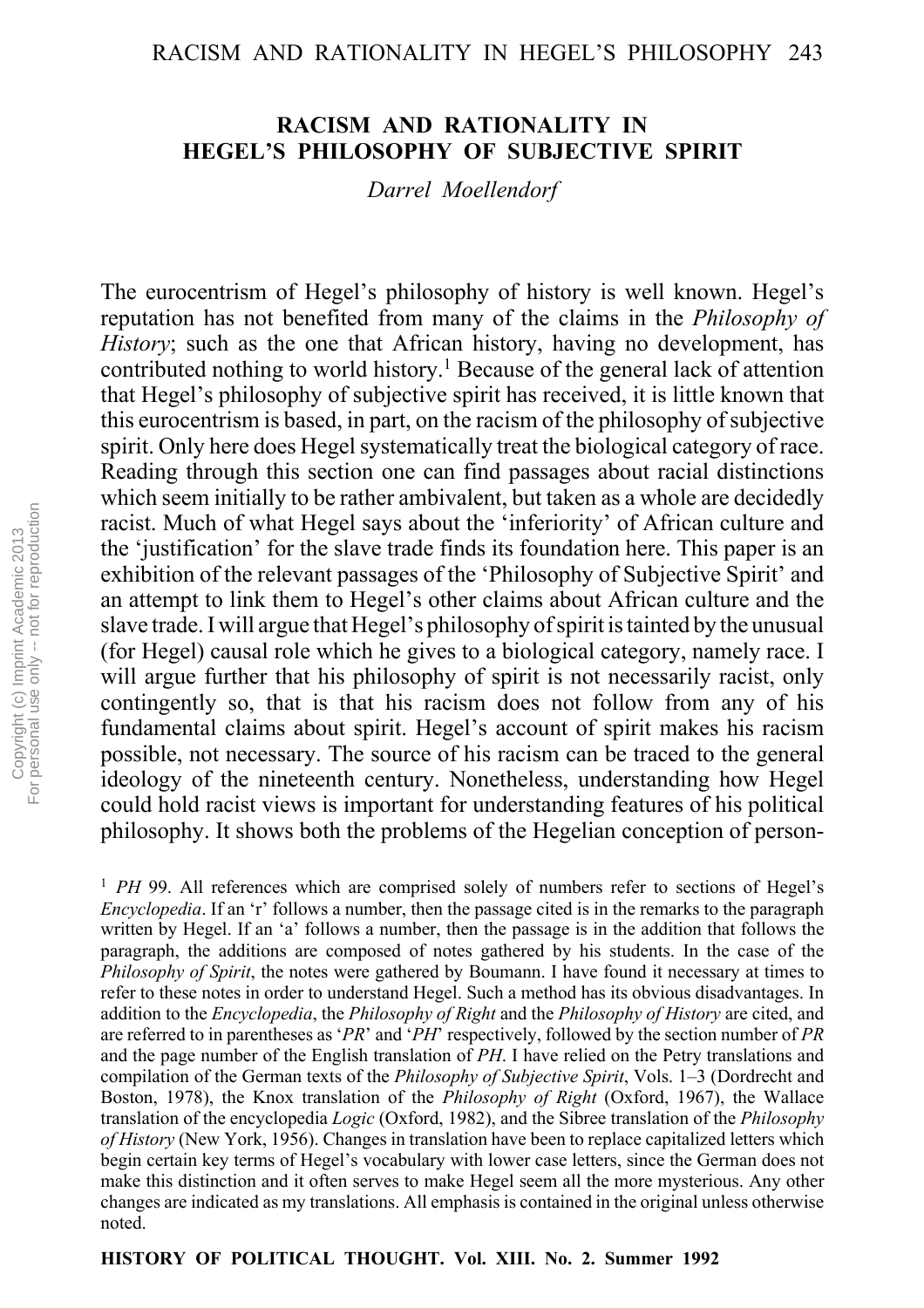hood and exemplifies the conservative bias built into his method of political philosophy generally.

 The question of whether or not the human species can be divided into various races is a matter of biology. It takes on social significance, however, when economic, social and political goods and ills, benefits and burdens, are distributed unequally between the various races. I understand the term 'racist' to apply to those social systems, institutions and practices which encourage or maintain the above-mentioned inequalities. The views which seek to justify such racist systems, institutions and practices are called racist views.<sup>2</sup> The standard method by which these views are supported is to claim that biological differences entail significant psychological differences which warrant different (and of course unequal) social treatment. In systems where social roles are used to distribute the goods and ills, benefits and burdens of society unequally, natural racial differences are often said to justify different social role assignments. In the nineteenth century, slavery and racist colonial policies were often 'justified' in this fashion.3

 The key to such arguments is obviously the association of the biological with the psychological or moral and the social. There are three places in Hegel's philosophy of subjective spirit which taken together commit him to such an association. These are the additions to paragraphs 393 and 435, and the remark to paragraph 482 of the *Encyclopedia*. 4

 Before examining the relevant passages, though, it is worth remembering that there is a liberal side to Hegel's political philosophy. The goal of social and political actions, and of institutions such as the state, is the realization of liberty.5 The purpose of the state is to preserve right;<sup>6</sup> to this end laws are instituted.<sup>7</sup> It is because citizens are compelled to follow the law that Hegel says freedom

<sup>4</sup> Admittedly, one must be cautious in judging the first two pieces as evidence of the views of Hegel because they were not written by him, but were gathered from his lectures by his student Michelet. But the questions about the reliability of these notes tend usually to address not so much their content as their form.

- 5 484, *PR* 27.
- <sup>6</sup> *PR* 29.
- 7 485.

<sup>&</sup>lt;sup>2</sup> cf. Kwame Anthony Appiah, 'Racisms', *Anatomy of Racism* (Minneapolis, 1990), pp. 3–17. In order to distinguish several different types of racism Appiah refers to the sort that I discuss as extrinsic racism. I will preserve the more general term 'racism' since I am not concerned to distinguish among types.

<sup>&</sup>lt;sup>3</sup> 'Now, slavery based, for example, on biblical stories about tainted inheritance have had a long history. But modern racism is something different, a more viciously systematic conception of inherent and *natural* inferiority, which took off in the late 17th or early 18th century and culminated in the 19th century when it acquired the pseudo-scientific reinforcement of *biological* theories of race, and continued to serve as an ideological support for colonial oppression even after the abolition of slavery'. Ellen Meiksins Wood, 'Capitalism and Human Emancipation', *New Left Review*, 167 (January/February 1988), p. 7.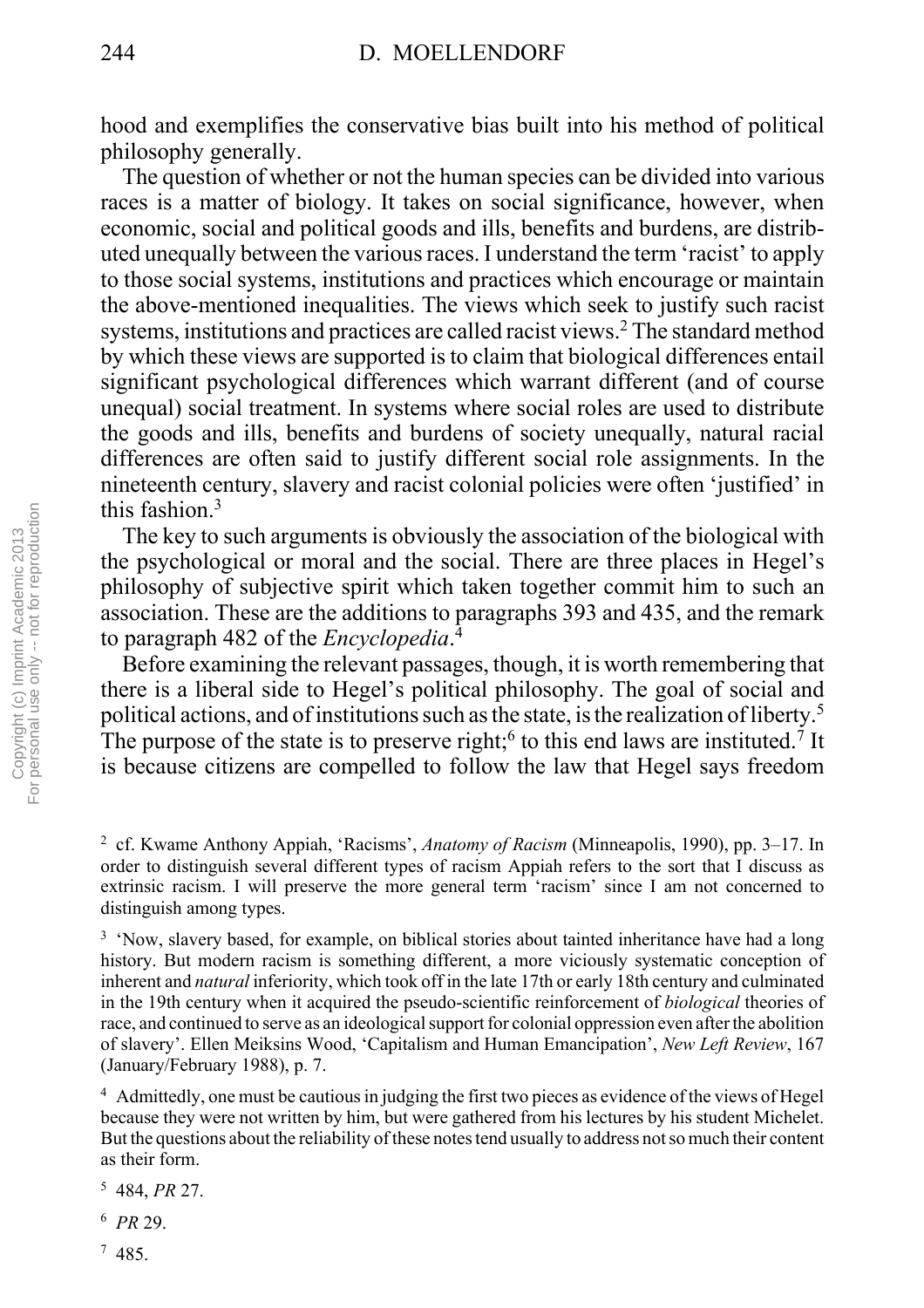takes the form of necessity.<sup>8</sup> But the necessity loses its hard edge when the laws are rational, when they preserve rights and apply universally. A person whose will conforms to such laws has a will which conforms to the universal will.<sup>9</sup> Because the basis of law is to preserve right, individual liberty is preserved even in the act of conforming to laws. Furthermore, Hegel believes the value of personal subjectivity or particular personality to be constitutive of the modern outlook.10

 There is clearly no theoretical basis in all of this to justify the unequal treatment of members of different races. Indeed, initially in the addition to paragraph 393, Hegel seems to come out against such inequalities:

Descent provides no basis upon which to create a justification or invalidation of the freedom or supremacy of a people. Human beings are implicitly rational; therein lies the possibility of equal rights for all people and the nullification of any rigid distinction between members of the human species who possess rights and those who do not. (My translation.)

This statement is consistent with Hegel's emphasis on equality under the law. It may be an attack on noble privilege but, in the context, would appear to be an attack on racism as well.

 However, Hegel holds that the biological distinctions which exist among the races are part of the rational scheme of things. Immediately following the quotation above the claim is made that racial distinctions, being natural distinctions, are seated in the natural soul. Hegel maintains that the natural soul is that biological moment of the soul which is determined by its natural surroundings.<sup>11</sup> The surroundings which produce racial distinctions are the geographical differences of the continents. These latter differences Hegel holds to be necessary,<sup>12</sup> and so, by implication, therefore rational.<sup>13</sup>

8 484.

9 485, *PR* 29r.

10 147a, 482, *PR* 46r, *PR* 206. None of this is intended to support the view that Hegel was an unqualified liberal. He clearly holds some positions that liberals would find unsatisfactory. For example, he does not believe that there is a clear and rational line of demarcation beyond which a state may not interfere in the lives of its citizens (*PR* 234). For an account of how this fits into Hegel's overall political philosophy see Allen Wood's *Hegel's Ethical Thought* (Cambridge, 1990), pp. 258–9.

11 391.

12 393a.

<sup>13</sup> This inference does not depend upon the spurious claim that Hegel believed that everything which exists is rational; rather it depends upon a premise to the effect that what necessarily exists is rational. There is plenty of textual evidence that Hegel believed something like this. He is well known for claiming that what is actual is rational (cf. the preface to the *Philosophy Of Right*, and paragraph 6 of the 1830 *Encyclopedia*). There are also sound textual reasons for equating 'actual' with 'necessarily existing'. 'Developed actuality, as the coincident alternation of inner and outer, the alternation of their opposite motions combined into a single motion is necessity $(147)$ ; and, ëGenuine actuality is necessity; what is actual is inherently necessaryí (*PR* 270a). So, for Hegel, what necessarily exits is actual, and what is actual is rational.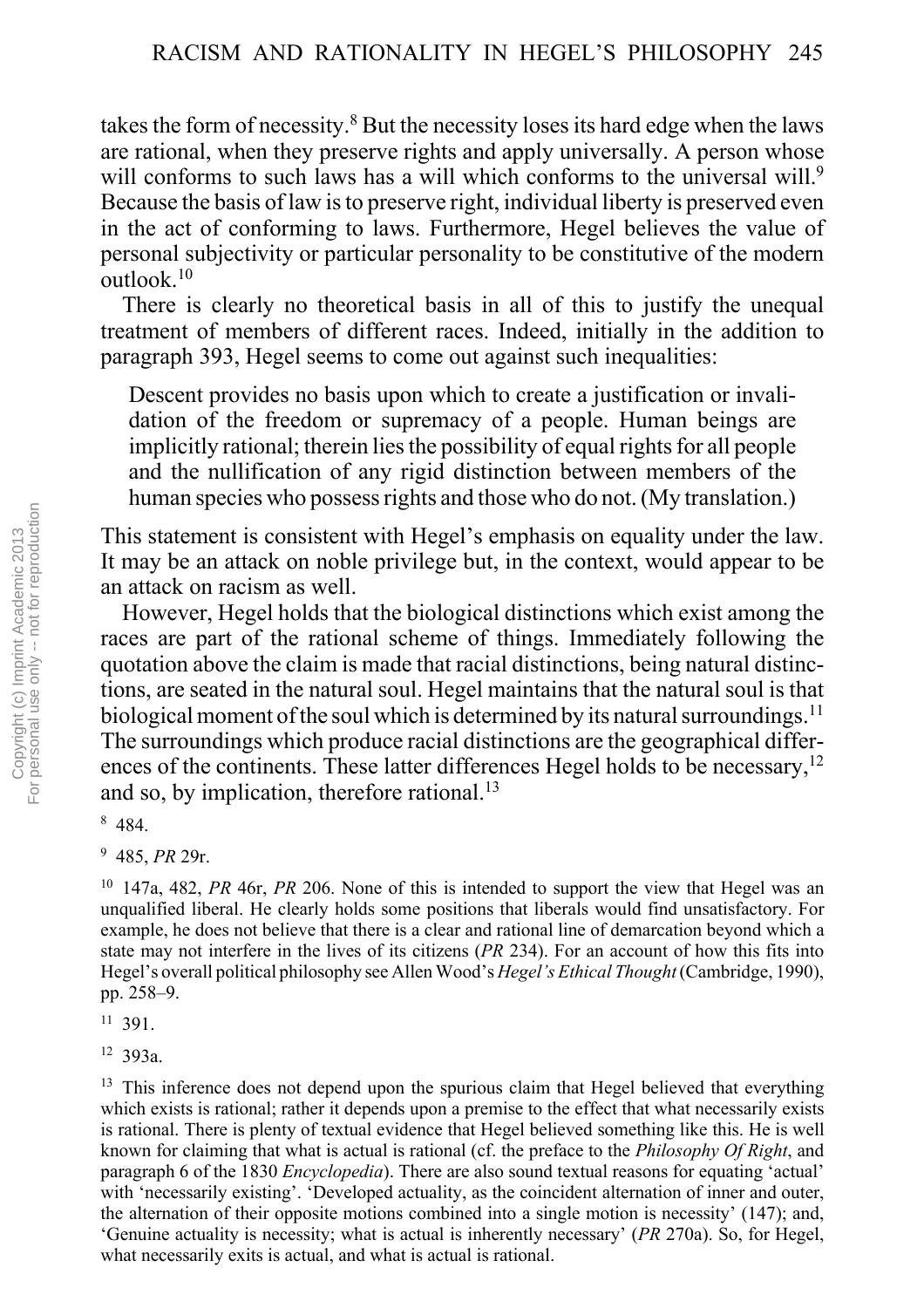The view that natural, racial distinctions are necessary and rational would be relatively benign if nothing more were made of it. But there are sound textual reasons to believe that Hegel did make much more of it. Initially what is at stake appears to be merely a matter of aesthetics without moral significance. The lecture notes recorded in 1825 by two of Hegel's students, Kehler and Griesheim,<sup>14</sup> indicate that Hegel made the following rather contradictory statement:

No colour has any superiority, it being merely a matter of being accustomed to it, although one can speak of the objective superiority of the Caucasian race as against that of the Negro. Caucasians, Georgians etc. are descended from the Turks and the finest types are to be found among these people. The finest colour is that in which what is internal is most visible, the colour which is determined from within outwards in an animal manner . . . It is the condition of the interior, the animal and spiritual interior, making itself more visible which is the objective superiority of the white skin colour.15

With this aesthetic judgment Hegel first treads onto the slippery slope of racial distinctions.16 Where such a distinction is made, it would seem that the moral distinction is quick to follow.

 Since Hegel places this discussion of biological differences within the context of the natural soul, and the soul is not a separate immaterial entity<sup>17</sup> but possesses the same determinations as natural objects,<sup>18</sup> it is no great leap to claim that there are spiritual or psychological differences among races which are determined by these natural or biological differences. Hegel spares no words: ë*Negroes*, uninterested and lacking in interest, in a state of undisturbed naivety, are to be regarded as a nation of children. They are sold and allow themselves to be sold without any reflection as to the rights or wrongs of it.<sup>19</sup>

 The facts of the matter, as we know well, are dramatically different. Historians inform us that this 'nation of children' had a rather complex set of institutions and practices.20 African society was not however a fully developed

17 389.

18 391a.

19 393a.

<sup>14</sup> For further information about the Kehler and Griesheim manuscripts see *Philosophy of Subjective Spirit*, Vol. 1, trans. Michael John Petry (Dordrecht and Boston, 1978), pp. cxiii–cxiv.

<sup>&</sup>lt;sup>15</sup> Philosophy of Subjective Spirit, Vol. 2, trans. M.J. Petry (Dordrecht and Boston, 1978), p. 46. My translation.

<sup>&</sup>lt;sup>16</sup> This sort of aesthetic distinction is referred to as 'scientific' racist logic by Cornel West in 'Race and Social Theory: Towards a Geneological Materialist Analysis', in *The Year Left 2*, ed. Davis *et al*. (London, 1987), p. 88.

<sup>&</sup>lt;sup>20</sup> cf. Walter Rodney, *How Europe Underdeveloped Africa* (Washington DC, 1974), pp. 33–71. Rodney contends that African society contained a complex system of rights and obligations. He also cites evidence of the respect that early Dutch explorers had for the society that they saw. Cf. also Basil Davidson, *The African Slave Trade* (Boston and Toronto, 1961). Davidson characterizes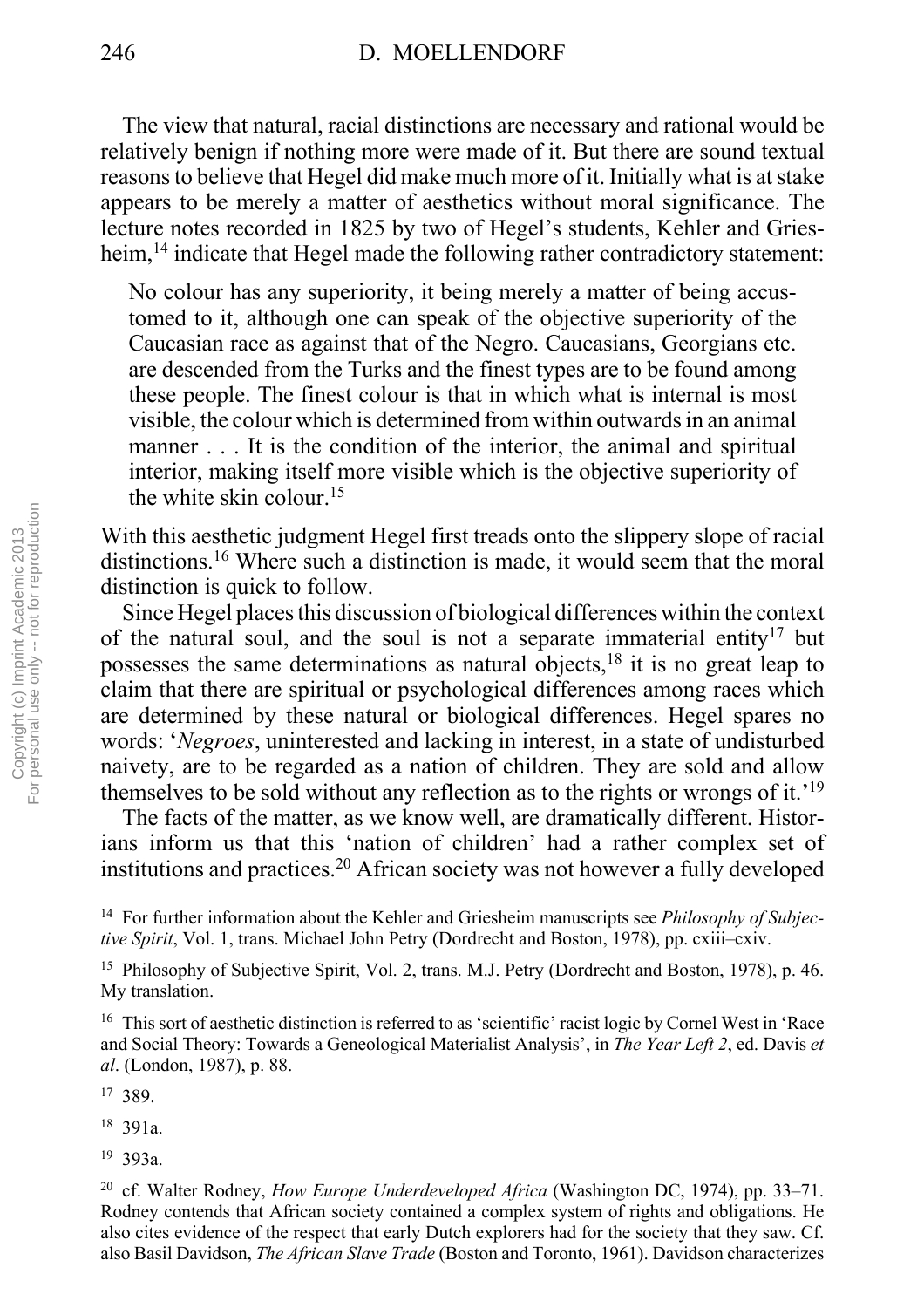feudal society, and because of this it did not possess an armed ruling class. As a result, a significant inferiority of the Africans was in their fire-power. However, if the Africans had simply allowed themselves to be sold, the European trader's shackles, cages, whips and guns would hardy have been necessary.

An obvious apology for Hegel's position would be to claim that he simply did not know of the struggles and achievements of Africans, that this knowledge is the result of later historiography. The difficulty with this position is that Hegel most surely was aware of both the resistance on the part of slaves and of their achievements. He demonstrates knowledge of the massive slave uprising in Haiti, inspired by the same principles of the French revolution which he held so dear:

They [Blacks] cannot be said to be ineducable, for not only have they occasionally received Christianity with the greatest thankfulness and spoke movingly of the freedom they have gained from it after prolonged spiritual servitude, but in Haiti they have even formed a state on Christian principles.21

It is surprising that Hegel could have been aware of this tremendous struggle and nonetheless have held to a view of the natural docility of blacks. Here is how C.L.R. James, a historian of the Haitian revolt, describes it:

In August 1791, after two years of the French Revolution and its repercussions in San Domingo, the slaves revolted. The struggle lasted for 12 years. The slaves defeated in turn the local whites and the soldiers of the French monarchy, a Spanish invasion, a British expedition of some 60,000 men, and a French expedition of similar size under Bonaparte's brother-in-law. The defeat of Bonaparte's expedition in 1803 resulted in the establishment of the Negro state of Haiti which has lasted to this day. The revolt is the only successful slave revolt in history  $\ldots$  <sup>22</sup>

If Hegel is making a historical generalization, it is clearly contrary to facts of which he was well aware.

 It is not just blacks who Hegel deems psychologically inferior. Asians from Mongolia, Tibet, India and China are criticized because their religious practices are deemed to be unworthy of free persons. American Indians are seen as a feeble race, as if they were themselves responsible for their own slaughter.<sup>23</sup> Since the context is a discussion of natural racial differences, Hegel must be

pre-colonial African society as a mixture of feudalism and tribalism. One of the most significant differences between European feudalism and African society, he contends, is that the leaders of the latter were not armed.

<sup>21 393</sup>a.

<sup>22</sup> C.L.R. James, *The Black Jacobins* (New York, 1963), p. ix.

<sup>23 393</sup>a.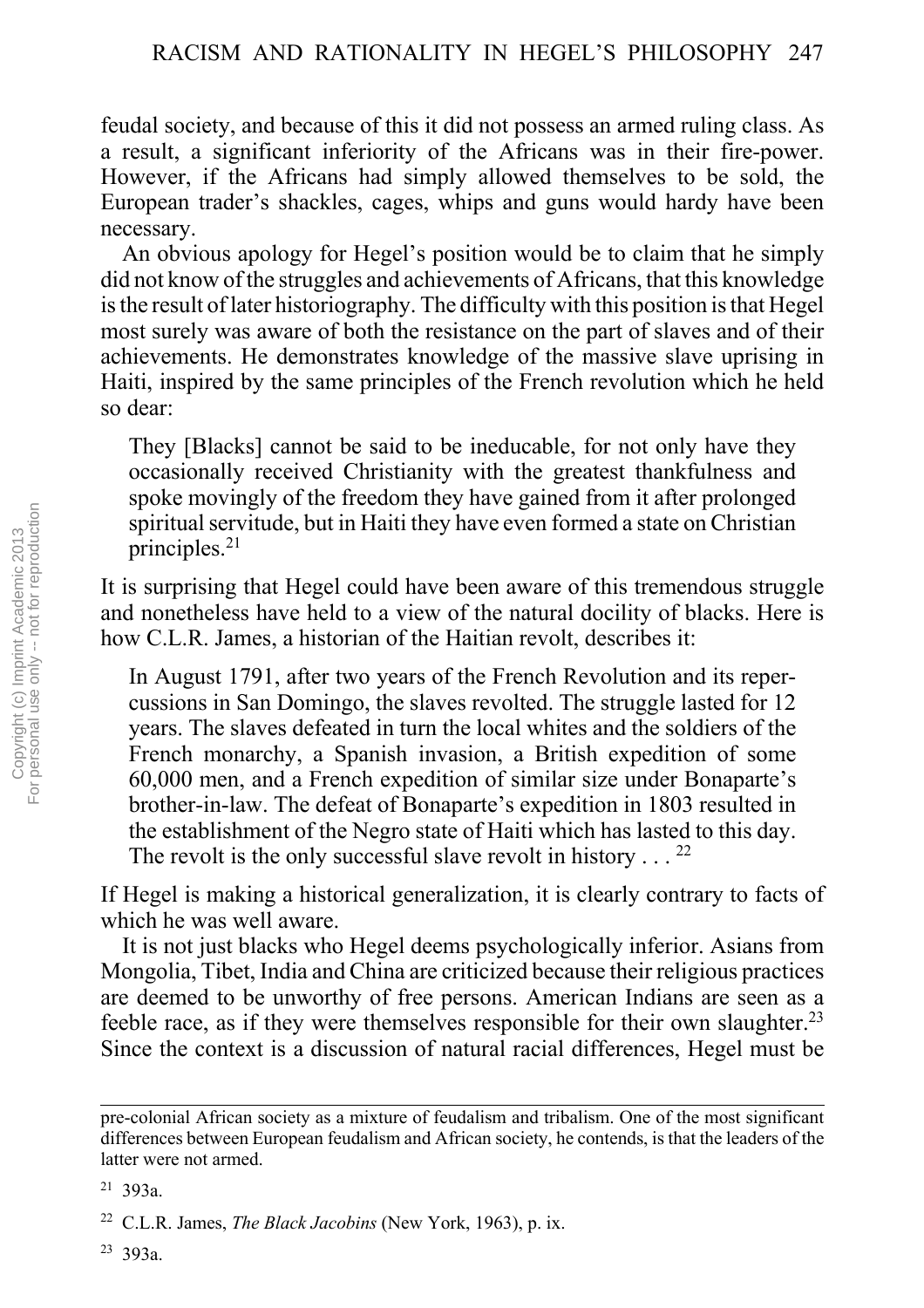understood as claiming that the cause of the 'inferiority' of these peoples is racial, not cultural; the influence of necessary and rational biological differences upon the psyche. It is in the soul, Hegel claims, that spirit finds the raw material for its character; $^{24}$  and when he opens the discussion of objective spirit, the realm of culture, the influence of natural, anthropological differences upon the free will is still recognized.25

 If the non-white peoples are seen by Hegel to be variously weak, unfit for freedom and irrational *because* of their biology, the Europeans or whites are seen as the very paradigm of freedom and rationality. Two passages from the addition to paragraph 393 suffice to show this:

It is in the *Caucasian* race that spirit first reaches absolute unity with itself. It is here that it first enters into complete opposition to naturality, apprehends itself in its absolute independence, disengages from the dispersive vacillation between one extreme and the other, achieves selfdetermination, self-development, and so brings forth world history.26

It is, the concrete universal, self-determining thought, which constitutes the principle and character of *Europeans*. 27

 Thus far Hegel appears committed to the following: (1) natural or biological racial distinctions are necessary and part of the rational scheme of things; (2) associated with the biological differences among races are psychological and spiritual differences; and (3) the character of these psychological or spiritual differences is that whites are free and rational and other races are not. In these paragraphs Hegel does not recommend that, given this 'natural' state of affairs, the best socio-political order would be a qualified form of liberalism for whites and despotism or paternalism for other races; but one could, without much effort, infer this.

 A tacit justification of slavery for non-whites can be seen in the combination of two other passages. The first claims that, ë[w]hole continents, Africa and the Orient, have never had this idea [the idea of freedom] and are still without it'.<sup>28</sup> In the second is the moral judgment. 'No absolute injustice is done to those who remain servants, for whoever lacks the courage to risk his life in order to obtain freedom deserves to remain a slave.<sup>29</sup> The claim that slavery isn't an absolute

- <sup>27</sup> *Ibid.*
- 28 482r.
- 29 435a.

<sup>24 389.</sup>

 $25$  483. As with the 'Natural Soul', when Hegel speaks of the 'natural condition' of Africans it is their biologically determined behaviour to which he refers. ëThe doctrine which we deduce from this condition of slavery among the Negroes, and which constitutes the only side of the question that has an interest for our inquiry, is that which we deduce from the idea: viz. that the "natural" condition<sup>7</sup> itself is one of absolute and thorough injustice — contravention of the right and just.<sup>7</sup>  $(PH 98-9.)$ 

<sup>26 393</sup>a.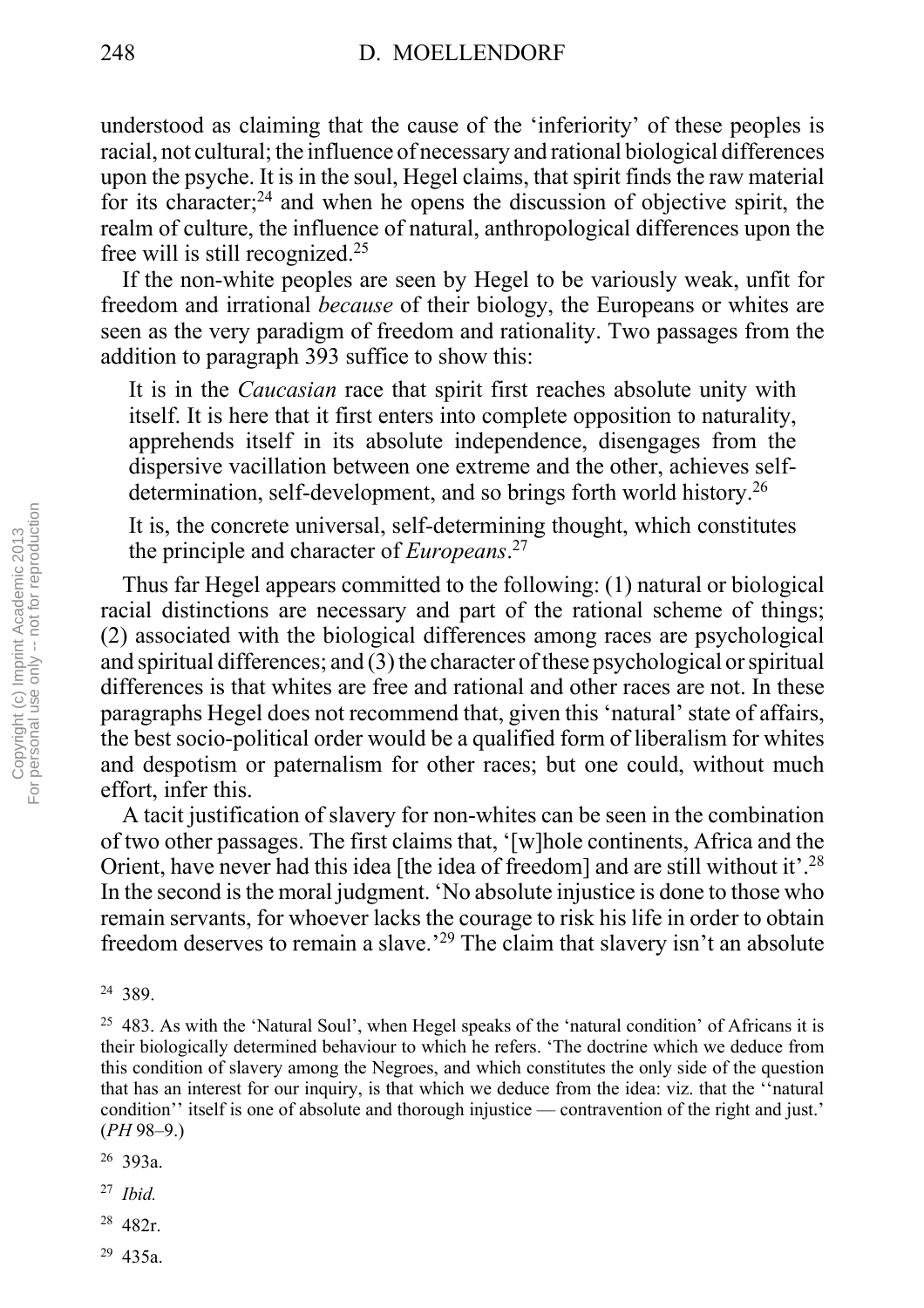injustice is echoed in the remark to paragraph 57 of the *Philosophy of Right*. It might appear that we are to think of the Africans captured and sold into slavery as merely lacking courage. Actually, Hegel's position is less simplistic than that, but no less troublesome.

Hegel's racism is not contradictory to his more general theoretical views, nor does it follow necessarily from them, rather it is compatible with them. Spirit is the completion of Hegel's system, the third of three fundamental moments of reality: logic or the laws of thought, nature and spirit. Spirit is the realm of freedom, $30$  the activity of overcoming nature<sup>31</sup> which is governed by causal necessity.32 This overcoming of nature is a continual process which happens at all levels of spirit whether it be in the activity of cognition, the institutions of society, or achievements of art and philosophy. Nature is never finally overcome once and for all; spirit is not a finished product. Rather, spiritual freedom involves constantly overcoming natural necessity.<sup>33</sup> The breakdown of spirit's activity and the incursion of natural forces is always a possibility. This explains limitations of various kinds to spiritual activity and the ways in which such activity can degenerate. Mental illness is an example of the latter.<sup>34</sup> Unless the activity of spirit is able to achieve and maintain control over natural forces there will be neither freedom nor rationality.

 On this account then it is perfectly possible that people could degenerate into irrationality or become slaves to biological forces. One may count it as a strong point of Hegel's view that he can give an account of such phenomena. In this regard Hegel's account has certain advantages over Kant's transcendental psychology, which cannot explain the unity or disunity of transcendental ego. The trouble, of course, is that Hegel sees such inferior psychic conditions as applying with rational necessity to those who are not white. Theoretically the source of this trouble lies in Hegel's account of the natural soul. It is noncontroversial to maintain that at least some aspects of human behaviour are determined by their natural surroundings. Hegel, however, extends these natural behavioural determinants to the geography of the race's origin and the colour of that race's skin.<sup>35</sup> These two natural properties are held to be so forceful as to inhibit personhood.

 Only those who have successfully won recognition from others can be counted as persons. Thus, Hegel contends that mutual recognition is the basis for the spiritual relations which constitute the family, country and state and the virtues of love and friendship.<sup>36</sup> For Hegel, slavery is no absolute injustice because slaves have quite literally lost the struggle for recognition, a struggle which blacks were fated to lose because of their biology. 'For it is the essential principle of slavery, that man has not yet attained a consciousness of his

- 32 248.
- 33 382a.

34 408. 35 393. 36 436r.

<sup>30 382.</sup> 31 381.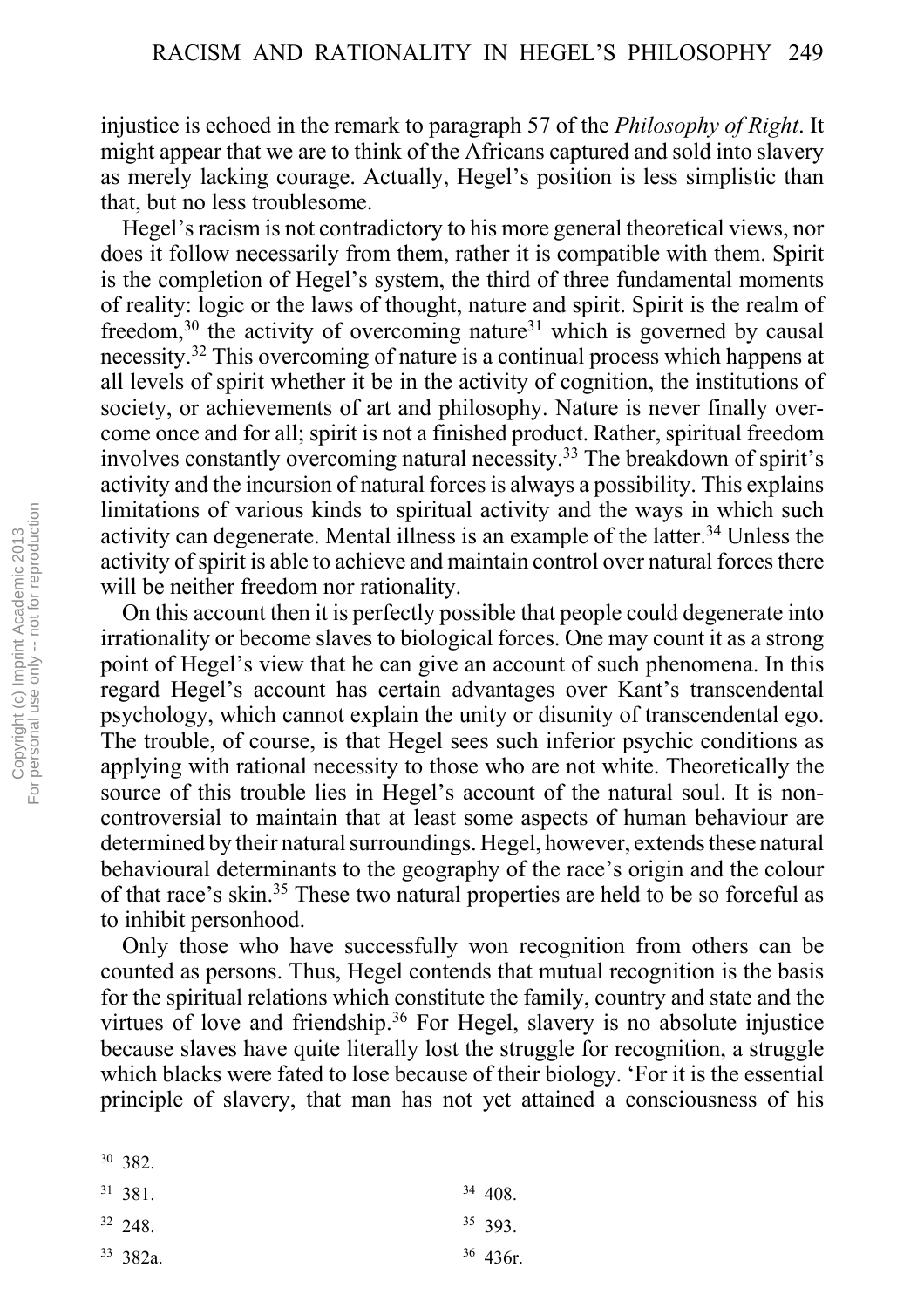freedom, and consequently sinks down to a mere thing  $-$  an object of no value.<sup>37</sup> In the *Philosophy of Right* Hegel distinguishes between persons and things.<sup>38</sup> Persons, being free, are ends in themselves;<sup>39</sup> things, on the other hand, embody the will of persons. One is not free until one's will takes possession of one's body,<sup>40</sup> this amounts to being recognized as free by others. 'Only through struggle, therefore, can freedom be won; the assurance that one is free does not suffice to make one so; one demonstrates one's capacity for freedom, from this standpoint, only by placing oneself and others in mortal danger.<sup> $41$ </sup> Slaves have not won recognition, and therefore do not embody their own will but the will of the master. On Hegel's view, being rational or potentially free is not enough to be granted the moral status of personhood; one is not a person until one courageously becomes one factually, that is, until one has won freedom.

 The Hegelian concept of personhood differs in important ways from the Kantian. For Kant respect for persons is warranted because persons have the potential for autonomy, for rational action resulting from the self-legislating will.<sup>42</sup> Now, for Kant it is quite impossible to know whether a person is ever acting autonomously, for any act in conformity with the moral law may actually be motivated by inclination. Kantian personhood, then, is based upon the *possibility* of rational or autonomous action. Such a concept has a much wider extension than the Hegelian concept.<sup>43</sup>

Whatever advantage Hegel's conception of free agency may possesses over Kant's in not resting on the noumenal/phenomenal distinction, there are two serious problems with his concept of personhood which enable his pejoritive comments about Africans. The claim that slaves have not yet the courage to rebel, in the context of the struggle for recognition, has an a priori character that can blind one to the facts of the matter. This is no doubt part of the reason why Hegel maintained his view about the natural docility of blacks in light of empirical evidence to the contrary. As already noted, what the Africans lacked *vis-à-vis* the European slave traders was not courage but weapons. They

- $38$  *PR* 41–4.
- <sup>39</sup> *PR* 44.
- <sup>40</sup> *PR* 57.
- 41 431a, my translation.

<sup>42</sup> 'Our own will, so far as it would act only under the condition of a universal legislation rendered possible by its maxims — this will, ideally possible for us, is the proper object of respect, and the dignity of humanity consists just in its capacity of giving universal laws, although with the condition that it is itself subject to this same legislation.' Immanuel Kant, *Foundations of the Metaphysics of Morals*, trans. Lewis White Beck (New York, 1959), pp. 58–9.

<sup>43</sup> Terry Pinkard argues that personhood 'is not merely a descriptive category but also an evaluative one'. While this clearly is the case, it should also be noted that compared to the Kantian concept (which is in principle non-descriptive), the Hegelian concept is a good deal more descriptive. Cf. *Hegel's Dialectic: The Explanation of Possibility* (Philadelphia, 1988), p. 124.

<sup>37</sup> *PH* 96.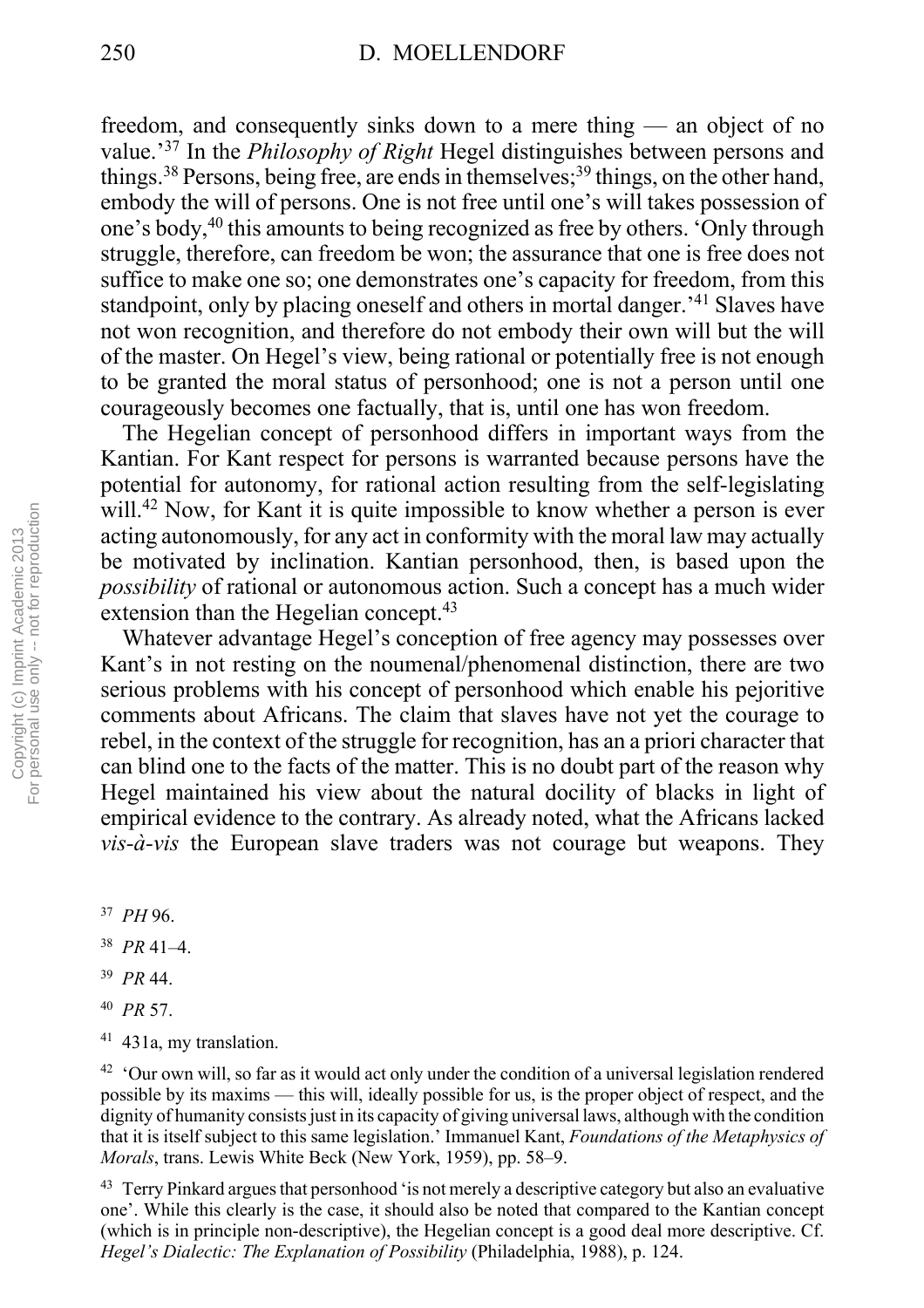obviously struggled but were beaten (with the exception of the Haitian revolt) by more advanced firepower. Such a lack could not conceivably merit their slavery. Secondly, the view that one is not a person until one wins recognition has the dubious consequence that the moral status of an individual or a people is improved substantially by the winning of the struggle for recognition. It entails the absurd view that one can have no moral grounds for siding with the oppressed, only with the victors. But surely if the cause was right after the victory, it was also right before. Nothing about the cause has changed.

It is not the case, however, that Hegel's racism follows necessarily from his fundamental claims about spirit. On the account sketched above, the natural forces which are behaviourally determinative and their exact effect are contingent matters. There is no theoretical reason why Hegel should have viewed race as psychologically and socially significant. Some natural properties are certainly necessary in order for one to be capable of achieving human personhood (leaving out of consideration the possibility of other persons, whether other animals or androids), but they need not include race. Furthermore, the story of the struggle for recognition can be maintained as an important explanation for how freedom is attained, without making the achievement of recognition a necessary condition for personhood.

In fact Hegel's view of the racial 'inferiority' of blacks constitutes an exceptional case in his account of society and the different roles within an ethical community. Susan Easton has presented a strong case for the position that Hegel's account of the role of women within the ethical community is not based upon biological reductionism.<sup>44</sup> Allen Wood has demonstrated that Hegel's exclusion of the agricultural estate and women from full participation in rational public life is due to the view that modern ethical life must reconcile two necessary but distinct spiritual realms: feeling and reflection.<sup>45</sup> Although the 'Philosophy of Subjective Spirit' gives an account of the biological category of race, there is no similar account of the biological category of sex. The claim that the biological category of race can have such spiritual significance is, in light of this, unique.

 The reasons for this unusual claim can perhaps be traced to the method of Hegel's political philosophy. In a revealing passage in the preface to *Philosophy of Right* Hegel informs the reader of his view of the relationship between the claims of political theory and the accepted views of everyday life.

After all, the truth about right, ethics, and the state is as old as its public recognition and inherently in the law of the land, in the morality of everyday life, and in religion. What more does this truth require  $\sim$  since the thinking mind is not content to possess it in this ready fashion? It requires to be grasped in thought as well; the content which is already

<sup>&</sup>lt;sup>44</sup> Susan M. Easton, 'Hegel and Feminism', in *Hegel and Modern Philosophy*, ed. David Lamb (New York, 1987), pp. 30–55.

<sup>&</sup>lt;sup>45</sup> Wood, *Hegel's Ethical Thought*, pp. 241–6.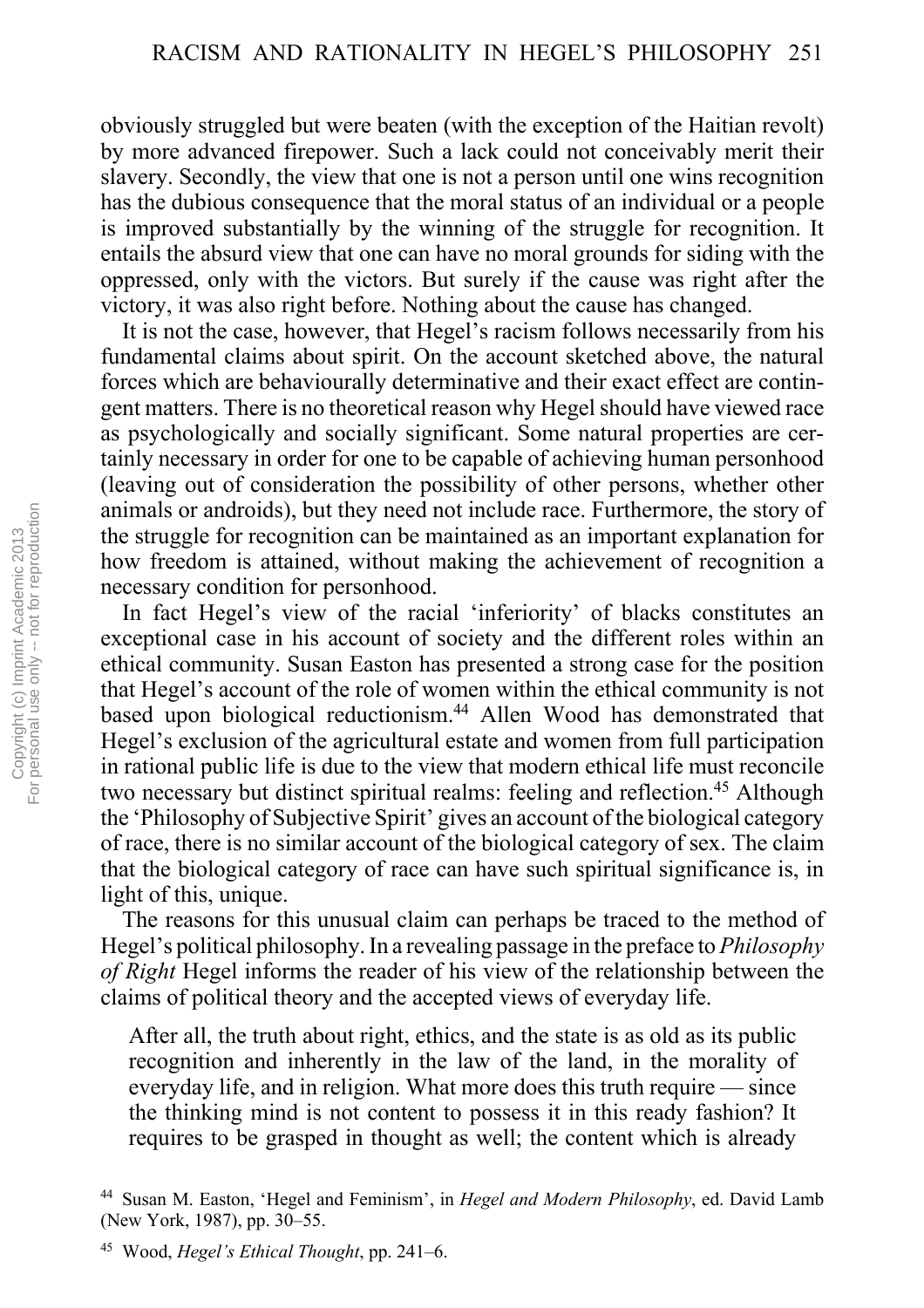rational in principle must win the form of rationality and so appear well-founded to untrammelled thinking.<sup>46</sup>

The claim that views about the world as they exist in everyday life are rational in content, and that the philosopher serves only to make them rational in form as well, suggest that the philosophical project is fundamentally conservative. The philosopher's labour is to justify the ethical views of everyday life.

 Now, by the time that Hegel was writing and lecturing on subjective spirit in the early part of the nineteenth century, European nations had been involved in the slave trade for well over three hundred years. The industrialization of Europe and the development of the New World was being bought with the blood of millions of Africans.<sup>47</sup> In this terrible chapter of the history of Western civilization common opinion, including that of many of the educated Europeans, was to accept the practices of the slave trade because of the supposed moral inferiority of the Africans. Ironically it was the very practices of the slave trade which were destroying African culture and thus reinforcing the ideology of the moral inferiority of Africans.48

During Hegel's time, and prior to it, the German states were not often directly involved in colonialism and the slave trade, but that seems not to be for lack of trying.49 Throughout Europe, however, the general ideology justified the practices of the slave trade. Before the nineteenth century the justification was to be found primarily on religious grounds. But as George Stocking, a historian of the anthropology of that era, has demonstrated, the justification in the nineteenth century was increasingly taken up by men of science and letters intent on demonstrating the 'inferiority' of non-Europeans and the need for the penetration of 'civilized' society.

Civilizing efforts on behalf of dark-skinned savages could, over time, eliminate savagery from the world, not by destroying savage populations, but by modifying their hereditary incapacity. In the mean time  $-$  which might be shorter or longer depending on the weight one gave to present as opposed to cumulative past experience — it was both scientifically and morally respectable for civilized Europeans to take up the white man's burden<sup>50</sup>

 The general ideology served to justify slave trading and colonial practices by presenting the inferiority of the Africans and the rightness of civilizing them. This is most certainly what is behind such claims of Hegel's as the following:

<sup>46</sup> *PR* preface, p. 3.

<sup>47</sup> cf. Davidson, *The African Slave Trade*, Ch. 3, section 4.

<sup>&</sup>lt;sup>48</sup> Rodney, *How Europe Underdeveloped Africa*, pp. 95–146.

<sup>&</sup>lt;sup>49</sup> A brief account of failed attempts by German states to acquire colonies can be found in Hajo Holborn, *A History Of Modern Germany 1648*-1840 (New York, 1963), pp. 40-1.

<sup>50</sup> George W. Stocking, *Victorian Anthropology* (New York, 1987), p. 237.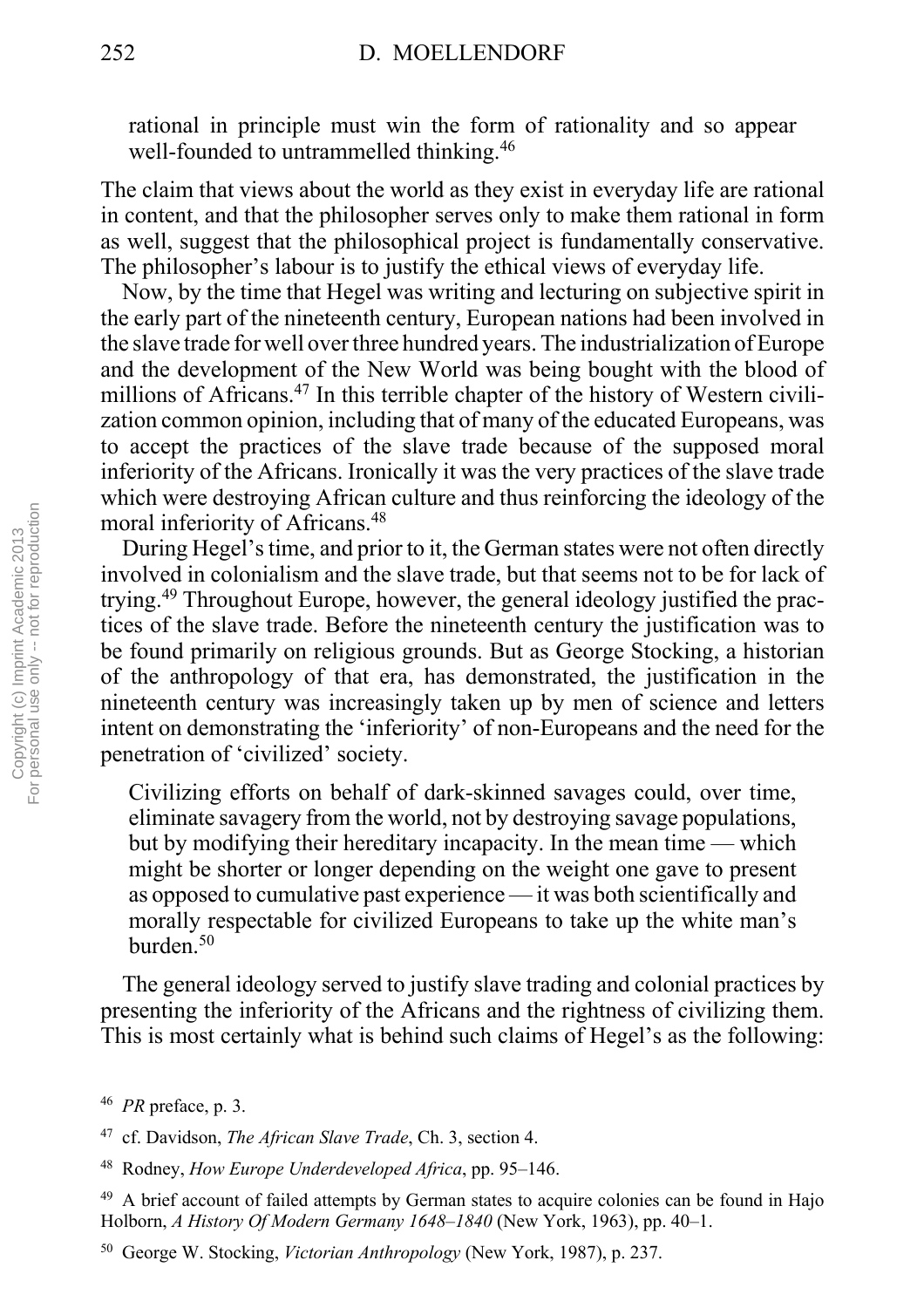ëNegroes are enslaved by Europeans and sold to America. Bad as this may be, their lot in their own land is even worse, since there a slavery quite as absolute exists.<sup>51</sup> Acceptance of the general ideology may also have played a role in distracting Hegel from the relevant facts about the achievements of Africans.

 The justification of colonialism and slavery in terms of the European mission of civilization was the ideological raw material at hand for Hegel; his particular labour, despite the liberal side of his political philosophy, served to demonstrate the *rationality* of the existing views and social arrangements.<sup>52</sup> After all, a consequence which Hegel draws from the ideal reconstruction of the relationship between the slave and the master is that the condition of slavery is necessary for a people in order that it might acquire the character which is worthy of, and necessary for, a free people.

This subjugation of the slave's egotism forms the beginning of true human freedom . . . To become free, to acquire the capacity for self-control, all nations must therefore undergo the severe discipline of subjection to a master . . . Slavery and tyranny are, therefore, in the history of nations a necessary stage and hence relatively justified.53

There are, however, apparent textual grounds for a defence of Hegel's views on slavery along the following two lines.

 First of all, Hegel seems to believe that slaves will in general triumph, and that this is partially because masters will eventually see equality as being in their interests as well. It is important to note that the *Encyclopedia* account of the story of the struggle for recognition has a happy ending, contrary to the *Phenomenology of Spirit* account. In the former mutual recognition is achieved; both parties achieve personhood. Moreover, Hegel sometimes seems quite optimistic about the ability of slaves in general to prevail:

What is more, once a people does not simply think of itself as wanting to be free, but actually possesses the energetic will of freedom, no human power will be able to hold it back in servitude of its merely putting up with being governed.<sup>54</sup>

## <sup>51</sup> *PH* 96. See also note 25.

52 Marx raises a similar criticism against Hegel in another context. In speaking about capital punishment Marx charges Hegel with merely wrapping existing institutions in the cloak of rationality. 'Looking, however, more closely into the matter, we discover that German idealism here, as in most other instances, has but given a transcendental sanction to the rules of existing society.' Karl Marx, 'Capital Punishment', *New York Daily Tribune* (18 February 1853), as quoted in Jeffrie G. Murphy, 'Marxism and Retribution', in *Marx, Justice, and History: A Philosophy & Public Affairs Reader*, ed. Cohen, Nagel and Scanlon (Princeton, 1980).

<sup>54</sup> *Ibid*.

<sup>53 435</sup>a.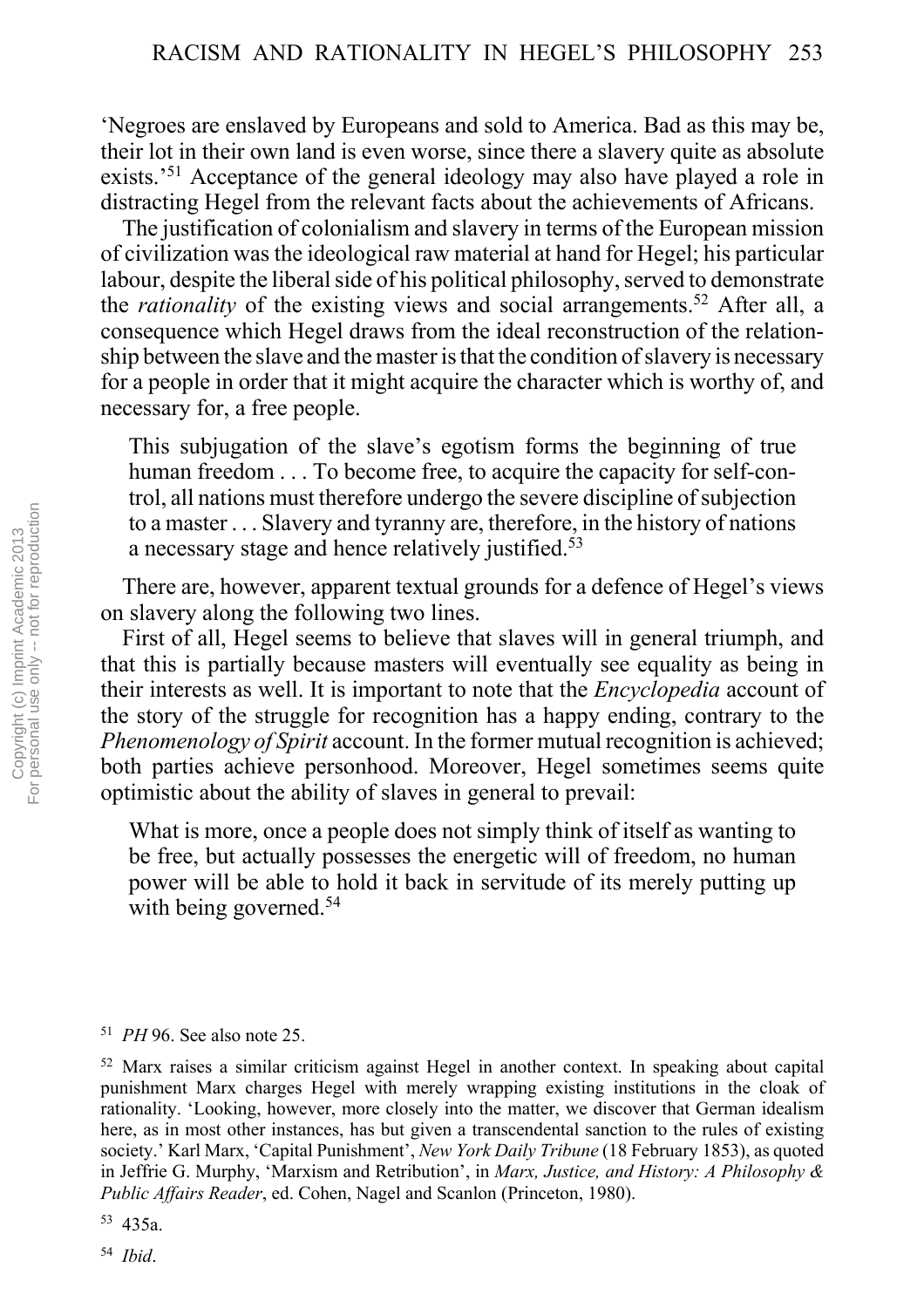Furthermore, a happy ending is beneficial to the master (as well as the slave) because recognition by an equal is what the master desires. This is pointed out by Susan Easton in order to mitigate Hegel's justification of slavery.<sup>55</sup>

 In fact Hegel does claim that the abolition of colonialism and slavery could be of benefit to colonists and slave holders.

In modern times, colonies have not been allowed the same rights as those left at home, and the result of this situation has been wars and finally independence, as may be seen in the history of the English and Spanish colonies. Colonial independence proves to be of the greatest advantage to the mother country, just as the emancipation of slaves turns out to the greatest advantage of the owners.<sup>56</sup>

The colonies that should be granted independence in this passage are clearly administered by former residents of the colonizing state, hence the significance of 'those left at home'. The colonists are members of the same ethical community as the resident citizens of the colonizing state, those left at home. Recognition of the colonists as bearers of equal rights is likely to have the positive result of them recognizing the resident citizens. Such recognition is the desire which drives the struggle for recognition; thus recognition of the colonists is likely to be beneficial to the resident citizens too. If the slave is capable of personhood, that is capable of membership in the ethical community, then recognition of the slave as the bearer of equal rights would likewise also be beneficial to the owner. However, Allen Wood has rightly pointed out that the claim that personhood requires recognition from another, who in the process is also recognized as a person, does not entail that all human beings have the status of persons. There may be clearly defined criteria (in this case race) which exclude some from the community of persons.<sup>57</sup> In the 'Philosophy of Subjective Spirit' Hegel seems to claim that for blacks race has exactly this status. The terms 'slave' and 'owner' in the passage above, then, should be understood to apply to the ideal reconstruction of the struggle for recognition, not to the historical case of the African slave trade. Furthermore, only classical, not contemporary, examples are cited in those passages in which Hegel seems optimistic about the victory of slaves.58

 Secondly, if all human beings are potentially rational, potentially free, then personhood is not ruled out eternally for the 'inferior' races. Slavery then may be a *prima facie* wrong even though, all things considered, historically justified. There is evidence that Hegel also held a view like this:

 $55$  Easton, 'Hegel and Feminism', pp. 45–6.

<sup>56</sup> *PR* 248a.

<sup>57</sup> Wood, *Hegelís Ethical Thought*, p. 93.

<sup>58 435</sup>r.